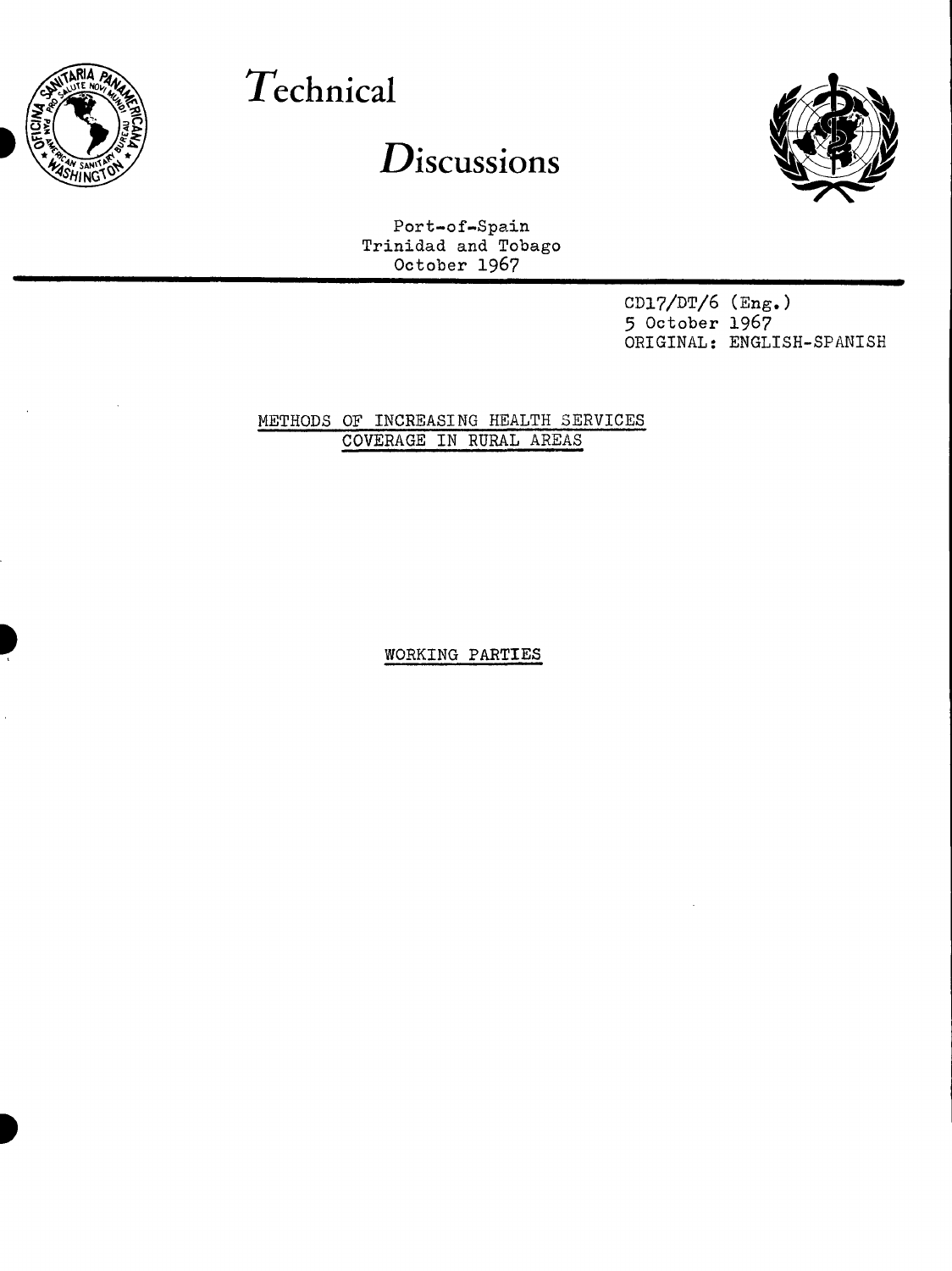$\mathcal{L}(\mathcal{H})$  ,  $\mathcal{H}(\mathcal{H})$  ,  $\mathcal{L}(\mathcal{H})$ 

## WORKING PARTY NO. I

Secretary, Dr. Alfredo Lynch

**Main Conference Room** 

| Dr. Alberto Aguilar      | El Salvador                     |
|--------------------------|---------------------------------|
| Dr. James E. Banta       | United States of America        |
| Dr. Ronald K. Bates      | United States of America        |
| Dr. David Bersh          | Colombia                        |
| Dr. Neville T. A. Byam   | Trinidad and Tobago             |
| Dr. Alberto E. Calvo     | Panama                          |
| Dr. S. St. A. Clarke     | United Nations                  |
| Dr. Leonard Comissiong   | Trinidad and Tobago             |
| Dr. Andre Chiarini       | France                          |
| Dr. Charles Dambreville  | Haiti                           |
| Miss Berenice Dolly      | International Council of Nurses |
| Dr. S. M. Frazer         | United Kingdom                  |
| Dr. David Frost          | United States of America        |
| Dr. Manuel Gómez Noguera | Mexico                          |
| Dr. Francisco Gutiérrez  | Nicaragua                       |
| Dr. Lenore Harney        | Barbados                        |
| Dr. Basil D. B. Layton   | Canada                          |
| Dr. S. Moosai-Maharaj    | League of Red Cross             |
| Dr. Charles C. Nicholson | Guyana                          |
| Dr. W. J. A. Oosterdorp  | Kingdom of the Netherlands      |
| Dr. Michael Ogden        | United States of America        |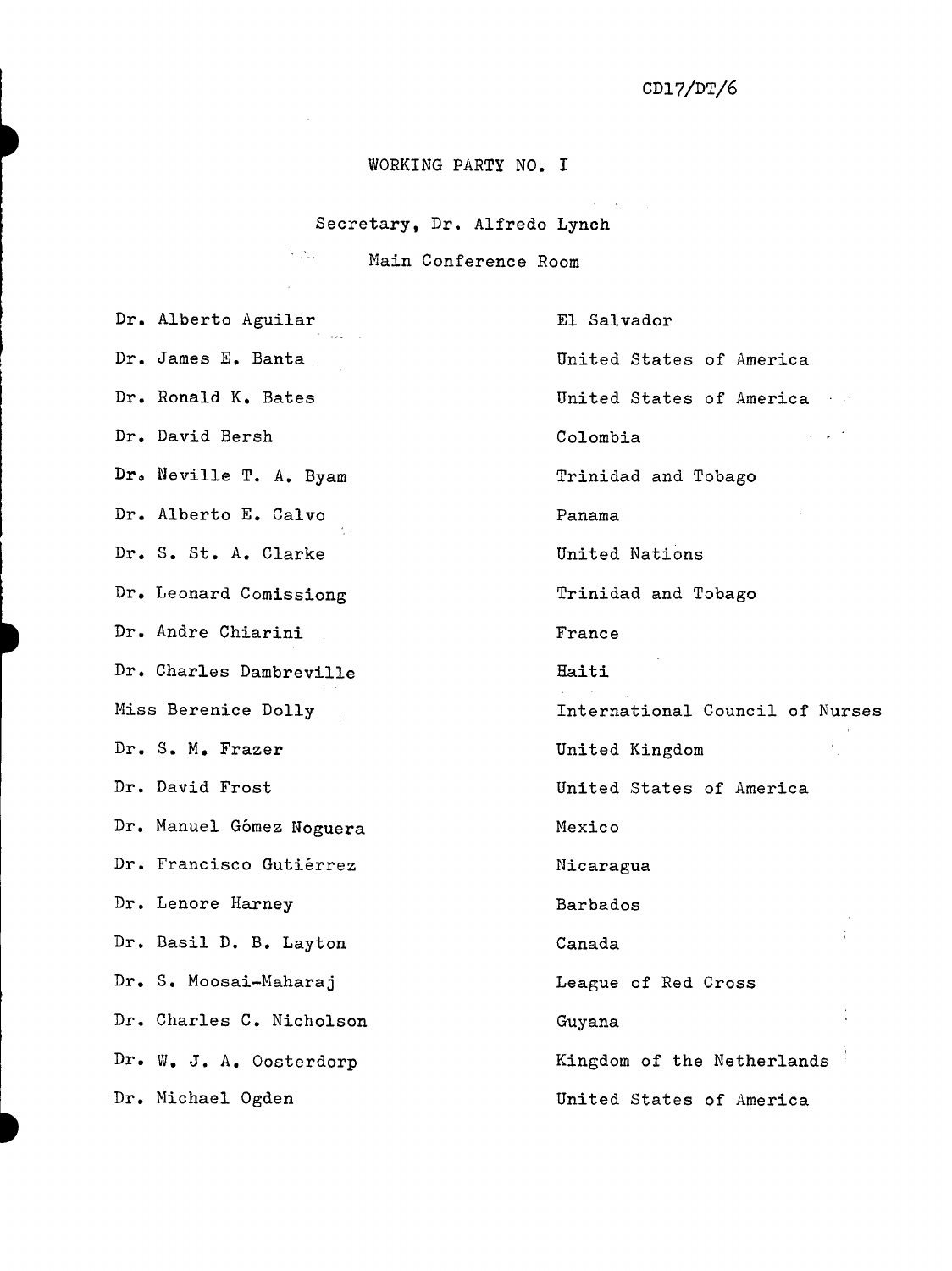**4**

**4**

**4**

#### WORKING PARTY NO. I

 $\sim 10^4$ 

Dr. Antonio Ordoñez Plaja

Dr. Daniel Orellana

Dr. Carlton Ottley

Woodrow Pantoja Dr.

Dr. Roberto Pereda Chávez

Elizabeth Quamina Dr.

Dr. George S. Rampersad

Mr. M. L. Rossignol

Dr. Pablo Salcedo

Dr. Richard A. Smith

Dr. Sergio Tavares

Dr. Howard Cyril Tjon-Sie-Fat

Dr. Rafael Vásquez

Charles C. Wedderburn Dr.

Colombia Venezuela Trinidad and Tobago Brazil Cuba Trinidad and Tobago United Nations France Venezuela United States of America Dominican Republic Surinam Panama

Jamaica

 $\label{eq:2.1} \frac{1}{\sqrt{2\pi}}\frac{1}{\sqrt{2\pi}}\frac{1}{\sqrt{2\pi}}\frac{1}{\sqrt{2\pi}}\frac{1}{\sqrt{2\pi}}\frac{1}{\sqrt{2\pi}}\frac{1}{\sqrt{2\pi}}\frac{1}{\sqrt{2\pi}}\frac{1}{\sqrt{2\pi}}\frac{1}{\sqrt{2\pi}}\frac{1}{\sqrt{2\pi}}\frac{1}{\sqrt{2\pi}}\frac{1}{\sqrt{2\pi}}\frac{1}{\sqrt{2\pi}}\frac{1}{\sqrt{2\pi}}\frac{1}{\sqrt{2\pi}}\frac{1}{\sqrt{2\pi}}\frac{1}{\sqrt$ 

 $\mathbb{R}^3$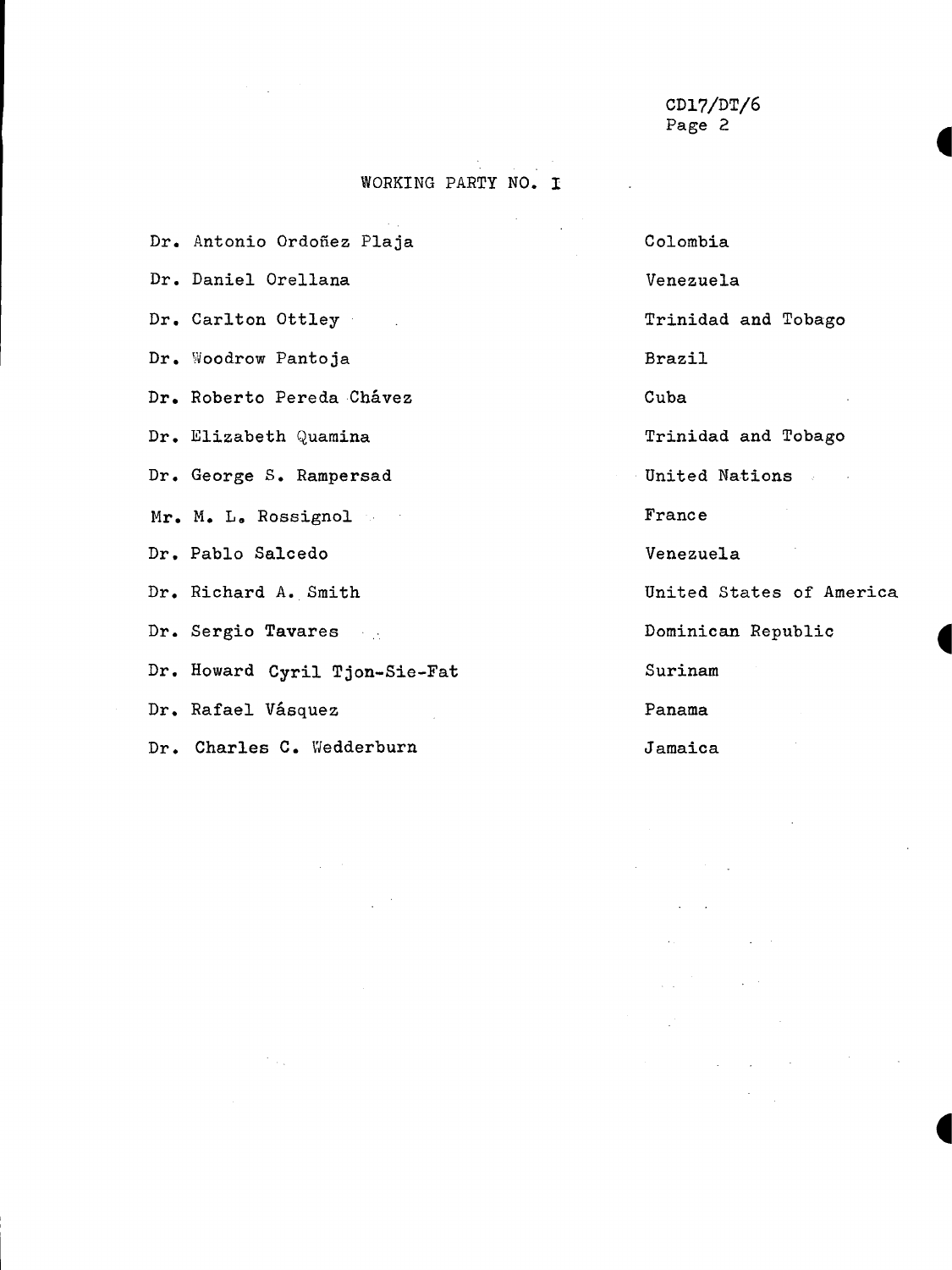CDl7/DT/6 (Eng.) Page 3

### WORKING PARTY II

 $\label{eq:2.1} \frac{1}{\sqrt{2}}\left(\frac{1}{\sqrt{2}}\right)^{2} \frac{1}{\sqrt{2}}\left(\frac{1}{\sqrt{2}}\right)^{2} \frac{1}{\sqrt{2}}\left(\frac{1}{\sqrt{2}}\right)^{2} \frac{1}{\sqrt{2}}\left(\frac{1}{\sqrt{2}}\right)^{2} \frac{1}{\sqrt{2}}\left(\frac{1}{\sqrt{2}}\right)^{2} \frac{1}{\sqrt{2}}\left(\frac{1}{\sqrt{2}}\right)^{2} \frac{1}{\sqrt{2}}\left(\frac{1}{\sqrt{2}}\right)^{2} \frac{1}{\sqrt{2}}\left(\frac{$ 

Secretary, Dr. Emilio López Vidal

#### Scarlet Ibis Room

| Dr. Roberto Acosta         | Colombia                          |
|----------------------------|-----------------------------------|
| Dr. Alvaro Aguilar P.      | Costa Rica                        |
| Dr. Luis D. Alfaro         | Panama                            |
| Dr. Virgilio Alonso        | Argentina                         |
| Dr. Orontes Avilés         | Nicaragua                         |
| Dr. Miguel Bellorin        | Venezuela                         |
| Dr. Solón de Camargo       | Brazil                            |
| Dr. Carlos Canales         | Nicaragua                         |
| Dr. José M. Diaz           | El Salvador                       |
| Dr. Gerald S. Escalona     | Cuba                              |
| Dr. Roberto Esguerra-Barry | UNICEF                            |
| Dr. Manoel Ferreira        | Brazil                            |
| Dr. Beryl Frank            | Organization of American States   |
| Dr. Francisco Fuentes      | Guatemala                         |
| Dr. José González          | International Hospital Federation |
| Dr. Hernando Groot         | Colombia                          |
| Dr. Bogoslav Juricic       | Chile                             |
| Dr. Oscar Lobo C.          | Venezuela                         |
| Dr. Pedro Daniel Martinez  | Mexico                            |
| Dr. Rubén Merel            | Panama                            |
| Dr. Victorio V. Olguin     | Argentina                         |